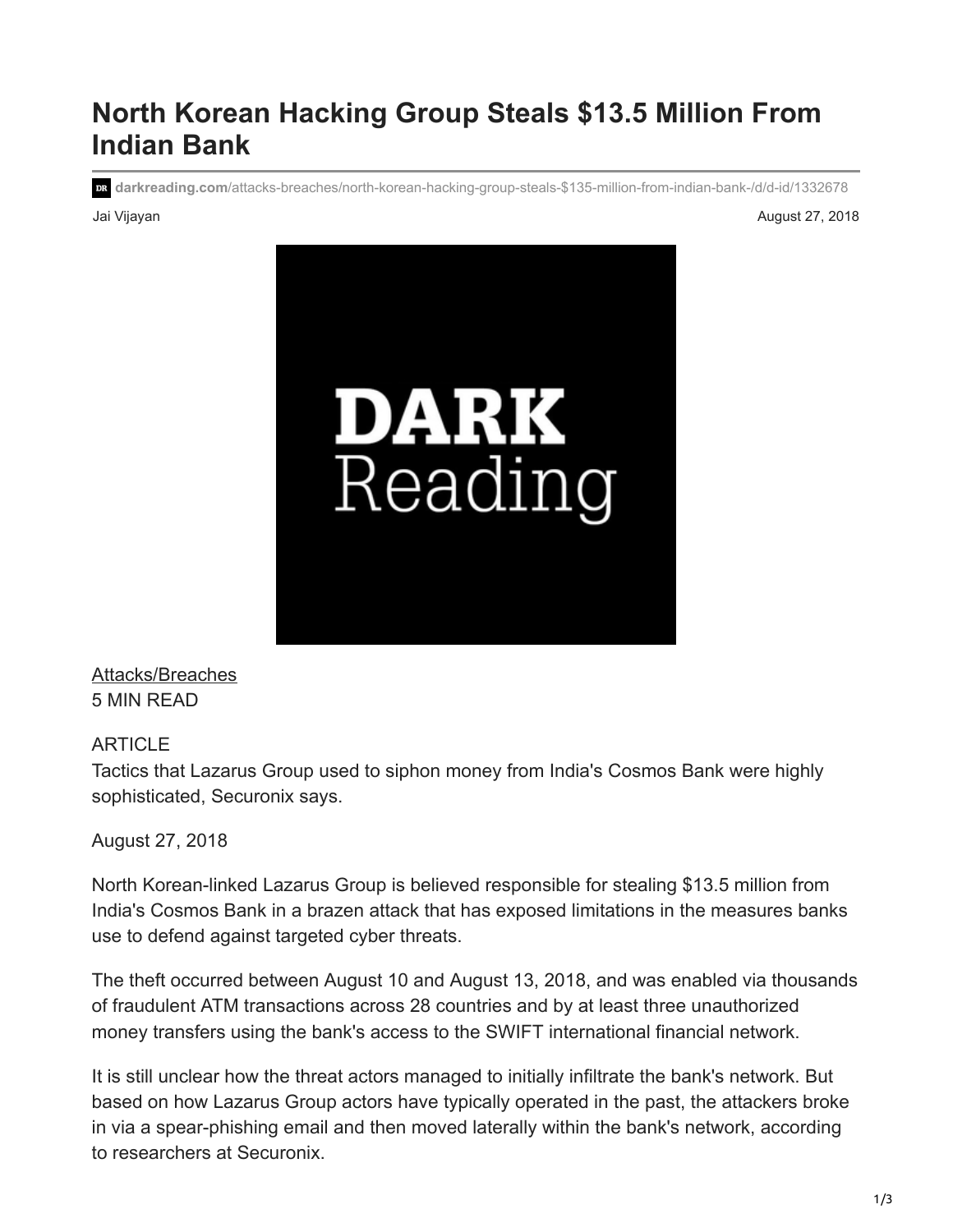"This attack is a good example of the fact that, while ATM and SWIFT transaction monitoring is important, it often is not enough, and may only give you 10%-20% of the required detection coverage," the security vendor noted in its report.

The Cosmos Co-operative Bank is a 111-year old co-operative bank in India with branches in 7 states and 39 major cities. Between August 10 and August 11, Lazarus Group operators managed to compromise an end-user system at the bank and used that to access and compromise the institution's ATM infrastructure.

Publicly available information and Securonix' own analysis suggest that the attackers used multiple targeted malware exploits to set up a malicious ATM/POS proxy switch in parallel with Cosmos Bank's own central switch.

They then broke or redirected the connection between the bank's ATM/POS central switch and its back-end Core Banking System. Securonix described the banking switch as a component that is primarily used to perform routing and transaction-processing decisions.

"Based on the publicly available details, most likely there was noadditional hardware installed," says Oleg Kolesnikov, a member of the Securonix threat research team. "The malicious payment switch typicallycomes in the form of software, so this is likely what was installedand/or cloned/modified by the attackers to proxy the requests fromthe ATM terminals instead of the existing switch."

# **ATM Withdrawls**

The attackers are believed to have increased the withdrawal limits on hundreds of targeted accounts at the bank and set them up so cash withdrawals could be made from the accounts from abroad. In total, operators working on behalf of Lazarus Group used 450 cloned non-EMV debit cards linked to accounts at Cosmos Bank to make some 12,000 international ATM withdrawals and 2,849 domestic transactions totaling \$11.5 million.

Because the attackers had previously tampered with the link between the banks' ATM switch and the core banking system, the required messages and codes for authorizing the debit card withdrawals were never forwarded to the core banking system. So typical checks on card number, card status, and PIN were never conducted. Instead, the attackers used the rogue ATM/POS switch that they had installed to send fake instructions for authorizing the fraudulent transactions.

About two days after the initial break-in, the attackers gained access to Cosmos Banks' SWIFT environment and used it to illegally transfer \$2 million to an account belonging to a trading company at Hang Seng Bank in Hong Kong.

The attack on Cosmos Bank's ATM network was different from typical jackpotting and black box attacks where attackers physically tamper with ATMs to get them to spit out large amounts of cash. In this case, the attack targeted the bank's core infrastructure and